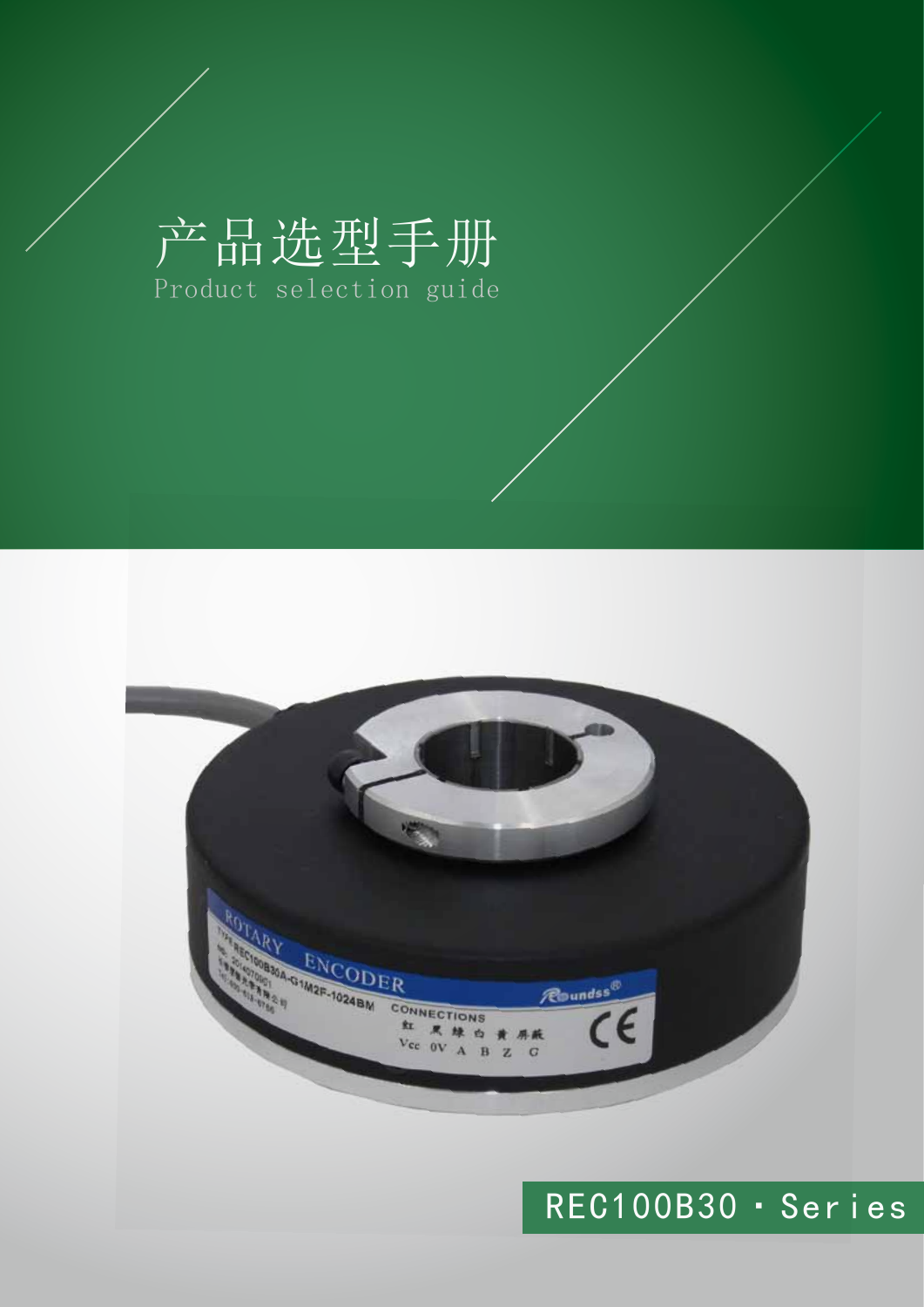#### Applications & Features



REC100B30 is ultra-thin design to save space.Multiple mounting brackets are available for easy installation. The product IS widely used for automatic control, automatic measurement, remote control, computer technology as well as for measuring the angle and the vertical axis on CNC machine tools, especially for the use of the elevator industry. Imorted optoelectronic devices with high reliability, long life, strong anti-interference ability, wide range of operating temperature.



#### Electrical Specifications

| Output Circuit                  | Supply Voltate | Current<br>Requirement | (Output Voltage V) |            | Rise Time<br>(ns) | Fall Time<br>(ns) | Erequency<br>Response <sup>1</sup> |  |
|---------------------------------|----------------|------------------------|--------------------|------------|-------------------|-------------------|------------------------------------|--|
|                                 | DC (V)         | (mA)                   | $V_{H}$            | $V_{1}$    |                   |                   | (kHz)                              |  |
|                                 | 5 ± 0.25       | $≤80$                  | >3.5               | $\leq 0.7$ | $\leq 500$        | $\leq 100$        | $0 - 300$                          |  |
|                                 | $8 - 26$       |                        | $>$ VCC-2.5        | $\leq 0.7$ | $\leq 500$        | $\leq 100$        | $0 - 300$                          |  |
| E (Voltage)                     | $10 - 30$      | $\leq 120$             |                    |            |                   |                   |                                    |  |
|                                 | 12             |                        |                    |            |                   |                   |                                    |  |
|                                 | 5 ± 0.25       | $≤80$                  | >3.5               | $\leq 0.7$ | $\leq 500$        | $\leq 100$        | $0 - 300$                          |  |
| $F$ (Push-pull)                 | $8 - 26$       |                        | $>$ VCC-2.5        | $\leq 0.7$ | $\leq 500$        | $\leq 100$        | $0 - 300$                          |  |
|                                 | $10 - 30$      | $\leq 120$             |                    |            |                   |                   |                                    |  |
|                                 | 12             |                        |                    |            |                   |                   |                                    |  |
|                                 | 5 ± 0.25       |                        | $>$ VCC-2.5        | $\leq 0.7$ | $\leq 500$        | $\leq 100$        | $0 - 300$                          |  |
| C (Open Collector)              | $8 - 26$       | $\leq 60$              |                    |            |                   |                   |                                    |  |
|                                 | $10 - 30$      |                        |                    |            |                   |                   |                                    |  |
|                                 | 12             |                        |                    |            |                   |                   |                                    |  |
| L (Line Driver)                 | 5 ± 0.25       | $\leq 100$             | >3.5               | $\leq 0.7$ | $\leq$ 200        | $\leq$ 200        | $0 - 300$                          |  |
| A (Wide Voltage<br>Line Driver) | $8 - 26$       |                        | $>$ VCC-2.5        | $\leq 0.7$ | $\leq 500$        | $\leq$ 100        | $0 - 300$                          |  |
|                                 | $10 - 30$      | $\leq 60$              |                    |            |                   |                   |                                    |  |
|                                 | 12             |                        |                    |            |                   |                   |                                    |  |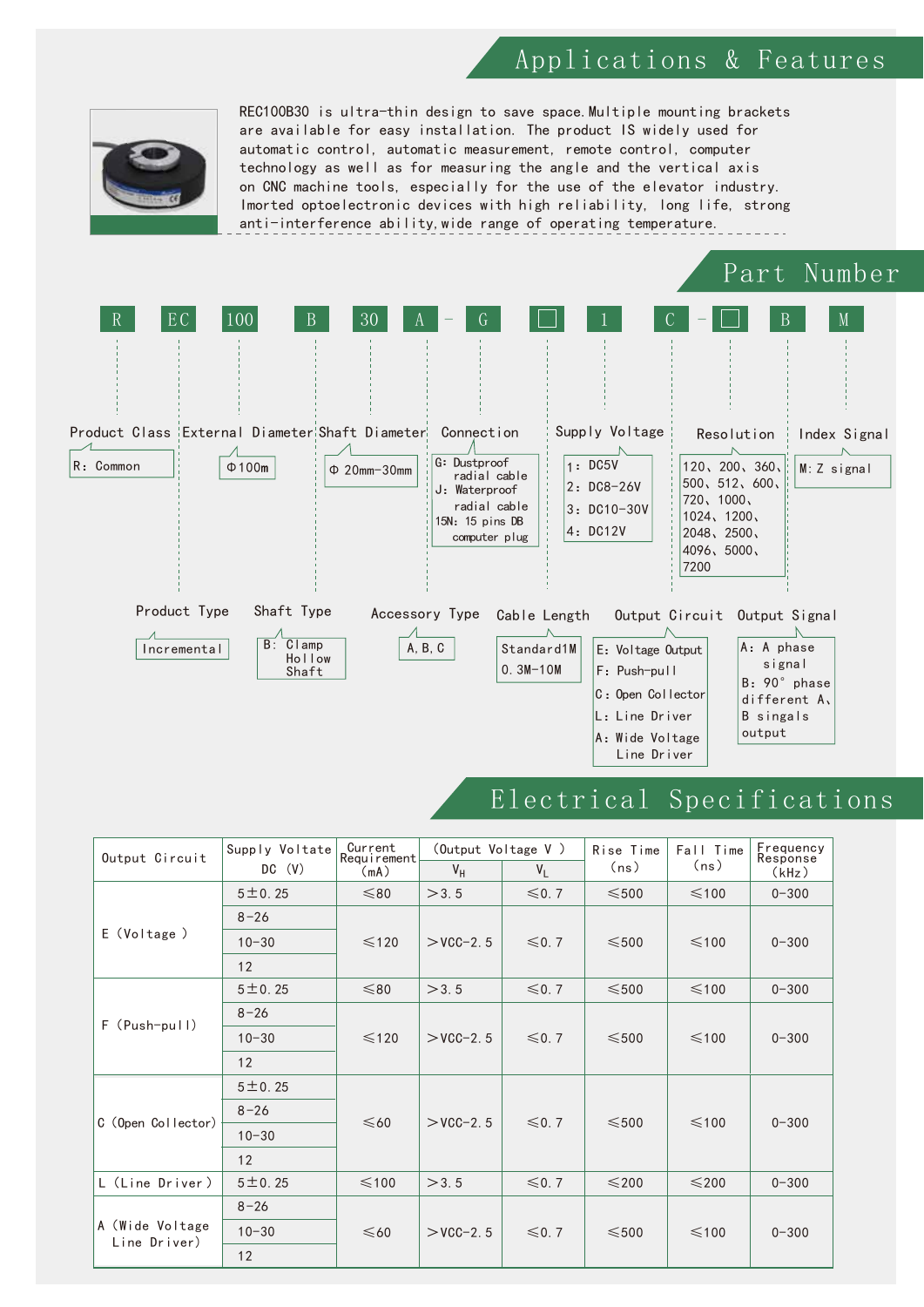#### Output Circuit <u>2</u><br>2009 - Paul Barnett, politik eta alderdizionen eta alderdizionen eta alderdizionen eta alderdizionen eta alde<br>2009 - Paul Barnett, politik eta alderdizionen eta alderdizionen eta alderdizionen eta alderdizionen eta ald Output Circuit

OUT

51

5V 5-26V 5-26V



#### Output Waveform



Waveform for C, E, F output



Waveform for L, A output

| Wave Ratio                         | : $X1+X2=0.5T \pm 0.1T$                          |
|------------------------------------|--------------------------------------------------|
|                                    | $X2+X3=0.5T \pm 0.1T$                            |
|                                    | Phase Different : $Xn \ge 0.125T$ (n=1, 2, 3, 4) |
| Absolute Angle Error: $\leq 0.2$ T |                                                  |
| Cycle Error                        | $: \leq 0.05$ T                                  |
|                                    | $T=360° / N (N=1$ ines count per revolution)     |
| Width of Z signal                  |                                                  |
| 1, $Tm = 1T \pm 0.5T$              |                                                  |
| $Tm=nT \pm 0.1T$ (n $\geq 2$ )     |                                                  |
| signal is not stipulated.          | The phase relationship of Z signal and A, B      |
| 2, $Tm=0.5T \pm 0.25T$             |                                                  |
| Tm=0.25T $\pm$ 0.125T              |                                                  |
|                                    |                                                  |
| Tm=0.25T $\pm$ 0.125T              |                                                  |

The picture shows the clockwise (CW) waveform from the shaft side.

## Mechanical Specifications

| Max Speed<br>$(r/\mathsf{min})$ | Starting Torque |        | $Max$ Load $(N)$ | Rotary Inertia | Weight          |  |
|---------------------------------|-----------------|--------|------------------|----------------|-----------------|--|
|                                 | $M$ )<br>$'N$ . | Radial | Axial            | $(kgm^2)$      | (kg)            |  |
| 4000                            | $5*10^{-2}$     | 40     | 20               | $1*10^{-5}$    | $\approx$ 0.585 |  |

### Environmental Specifications

| Operating Temperature (°C)     | $-20^{\circ}$ +85                                                   |
|--------------------------------|---------------------------------------------------------------------|
| Storage Temperature (°C)       | $-30^{\circ}+95$                                                    |
| Relative Humidity              | 35 <sup>"85%RH</sup> no condensation                                |
| Impact Resistance $(m/s^2)$    | 40 (Three times each on x, y, z directions,<br>each time lasts 6ms) |
| Vibration Resistance $(m/s^2)$ | 20 $(10 \sim 200$ Hz, 2h on x, y, z directions)                     |
| Protection Class               | 1P52<br>Common                                                      |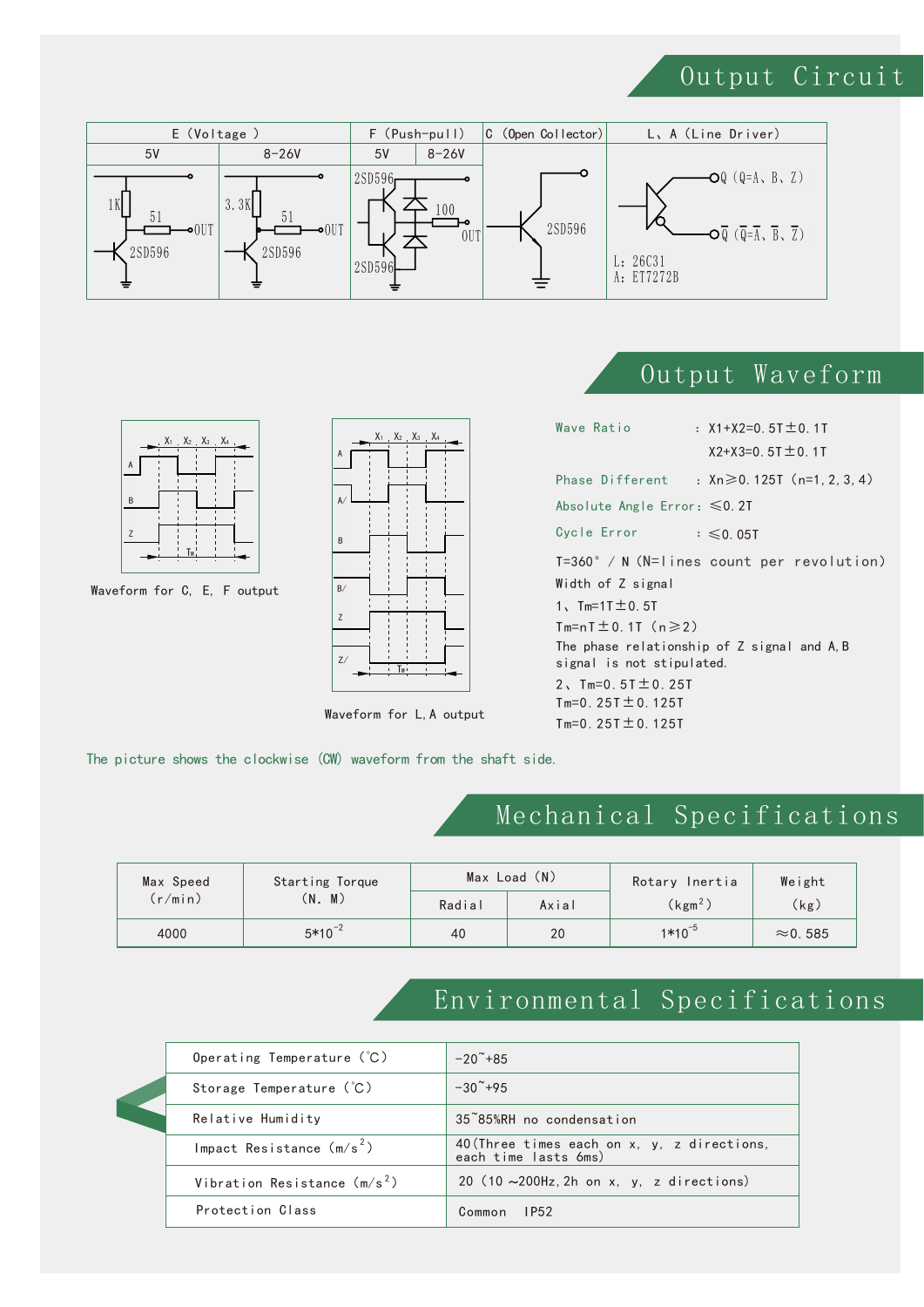## Dimension